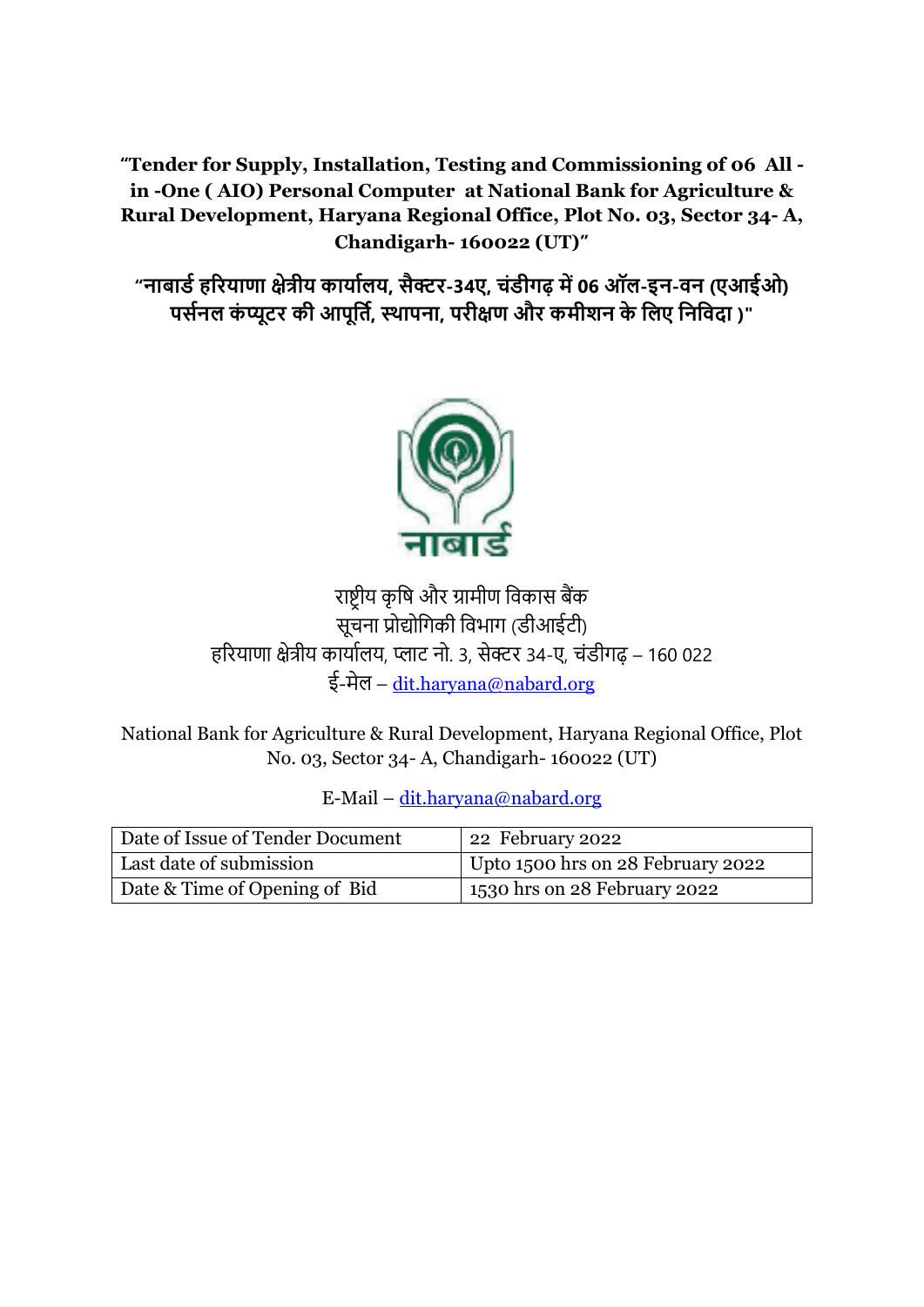# **Contents**

### **Technical Bid**

| Sr.          | Part/Subject                          | Page No.  |  |
|--------------|---------------------------------------|-----------|--|
| No.          |                                       |           |  |
|              | NIT-Notice Inviting Tender            | $16-17$   |  |
| $\mathbf{2}$ | Form of Submission                    | 18        |  |
| 3            | Annexure I for machine installation   | $19 - 20$ |  |
|              | Annexure II for AIO PC specifications | $91 - 99$ |  |

# **Price Bid**

| Sr. | Part/Subject                  | Page No. |
|-----|-------------------------------|----------|
| No. |                               |          |
|     | <b>Schedule of Quantities</b> |          |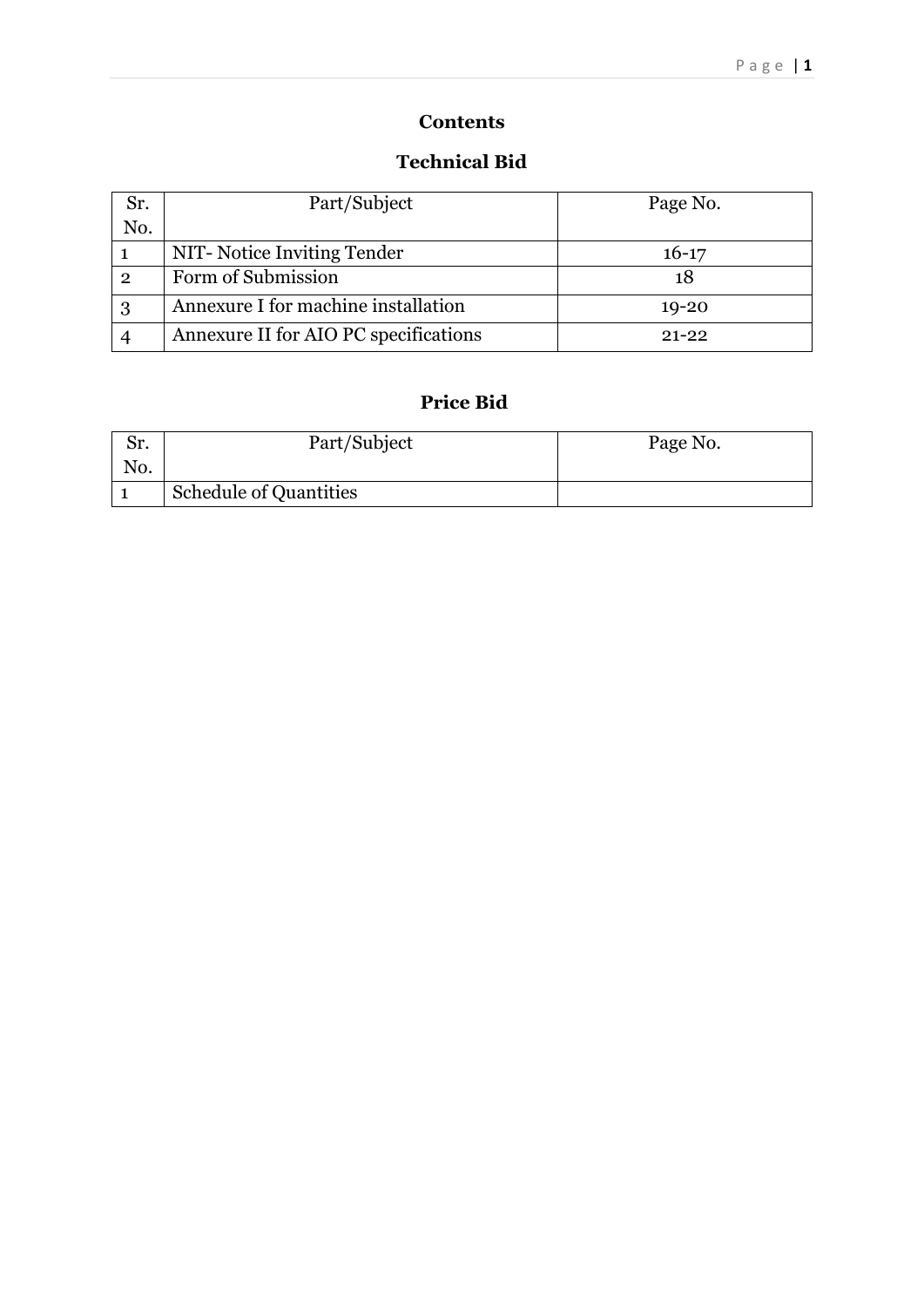#### **NOTICE INVITING TENDER**

#### **Ref.No. NB. HR.DIT/ AIO Purchase / 2361 / 21-22**

#### **Dated 22 February, 2022**

Nine empanelled agencies

- 1. Spectra Computech Pvt. Ltd.
- 2. eNet Work Soultions
- 3. Infres Methodix Pvt. Ltd.
- 4. H&H Technologies
- 5. FORE Solutions
- 6. Independent Business Machines Pvt. Ltd.
- 7. Adroit Infoways
- 8. OST
- 9. Megaster Electronics

Dear Sir/Madam

## **Supply, Installation, Testing and Commissioning of 6 All-in- One ( AIO) Personal Computer ( PC )**

National Bank for Agriculture and Rural Development [NABARD] invites sealed tenders for supply, installation, testing and commissioning of **06 AIO PC** as per detailed specifications and schedule of quantities specified in the tender document.

2. You may contact us for any clarification directly by sending email to [dpsp.haryana@nabard.org,](mailto:dpsp.haryana@nabard.org) dit.haryana@nabard.org till 10 AM on 25/02/2022 or telephonically from 0172- 5116839 ( Sh. Rajat Verma).

3. Sealed offers should be submitted in one envelope indicating clearly writing "Bid for Supply of 06 AIO PC " on this envelope. The envelope should be addressed to "The Chief General Manager, National Bank for Agriculture & Rural Development, Haryana Regional Office, Plot No. 03, Sector 34- A, Chandigarh- 160022 (UT)" and superscribed Tender for **"Supply, Installation, Testing, Commissioning of 06 AIO PC for NABARD Haryana RO, Chandigarh"**. The tender should be submitted not later than **15oo hrs. 28 February 2022**.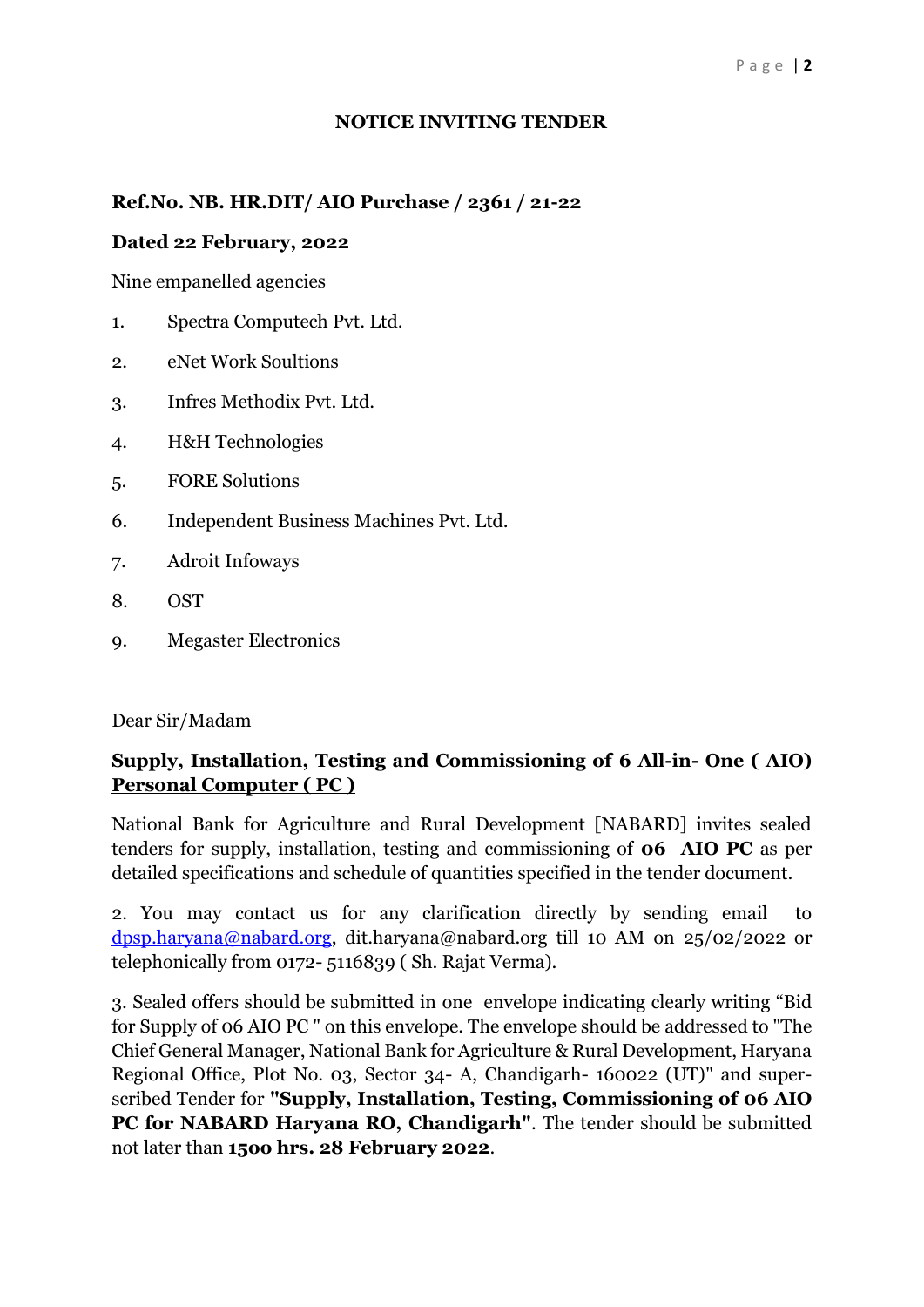### 4. The Bid offer shall contain

a) Counterfoil/Transaction Details of interest free Earnest Money Deposit (EMD) of **Rs. 10,000/- (Rupees Ten Thousand Only) to be submitted electronically.**

b) OEM authorisation

c) All the pages signed by empanelled as token of acceptance.

d) Technical specification compliance sheet as per the proforma indicated in bid/tender as Annexure II.

e) Any other information called which the vendor/Bidder would like to submit along with his 'Quotation'.

f) Duly filled Price Bid

5. Every page of the tender, should be filled-up wherever required and duly signed for acceptance to the tender conditions.

6. Before filling up the tenders, the bidders may note the following:

a) The bid shall remain valid and open for acceptance for o3 months from the date of opening of the bid.

b) Time of Completion - The work shall be completed within the One month from date of work order.

c) All documents that comprise the offer should be signed and sealed by the firm, as a token of acceptance to the terms and conditions specified in tender.

d) Liquidated damages for delay in completion of the work will be levied at o.25 % of the value of accepted tender for every week of delay or part thereof, subject to maximum of 5% of value of the accepted tender.

e) NABARD reserve the right to accept or reject any/all tender/s in part or whole of any firm/firms without any reasons for doing so.

f) Must have inspected the sites and other conditions.

7. No conditional offer will be accepted. The offer without EMD will be rejected. However, Micro and Small Enterprises are exempted from EMD payment and requisite registration certificate is to be submitted as IT supplier. EMD will be refunded along with the final bill amount settlement. In case of vendor fails to supply the items after allocation of order, NABARD will forfeit the EMD and debar / blacklist the agency.

8 Late tender will not be accepted.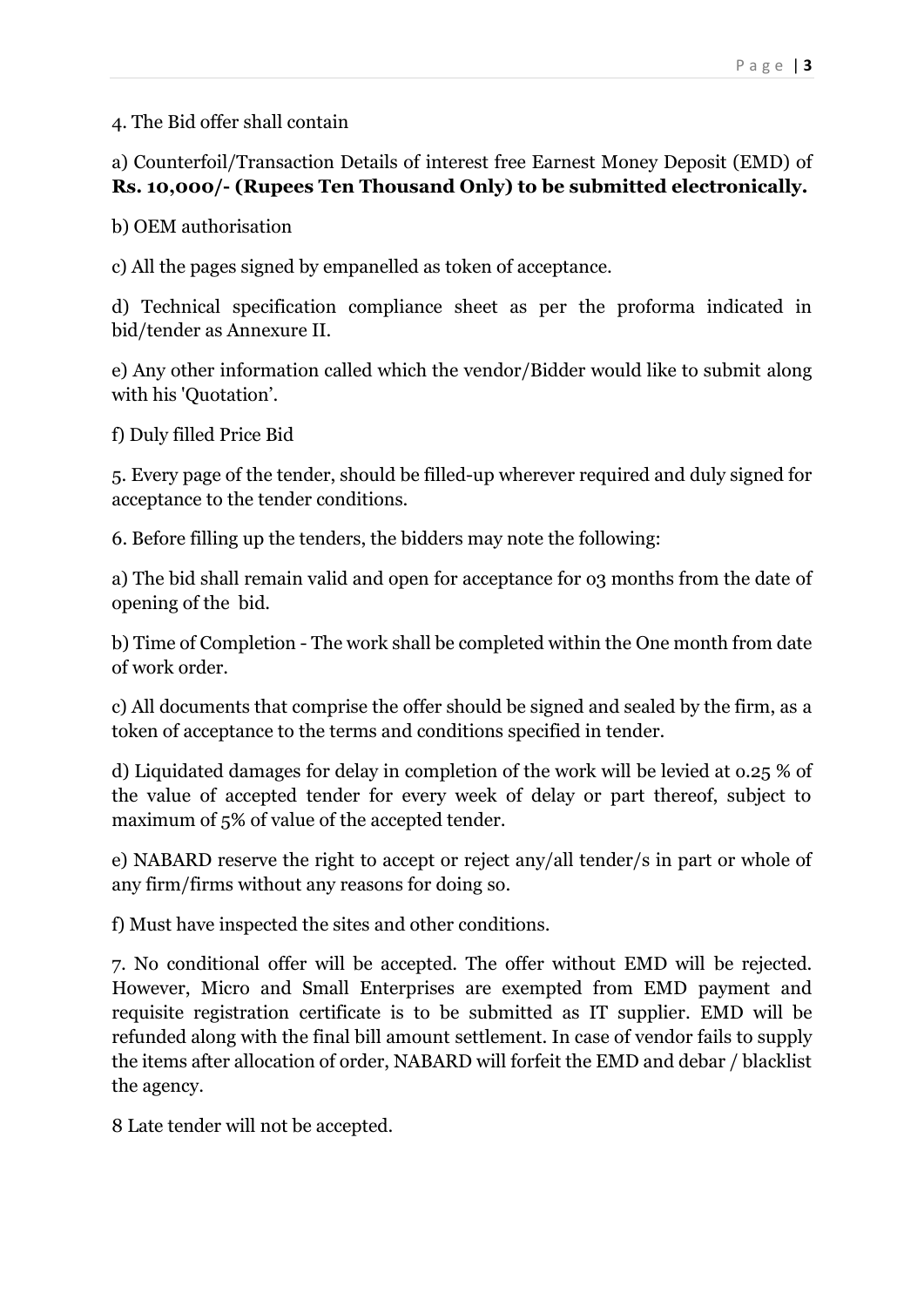9. The sealed tender shall be dropped in Tender Box kept at the entry of Annexe Building.

10. Tender document is provided free of cost.

Regards

Yours faithfully

**(Jasbir Singh) Asstt. Manager**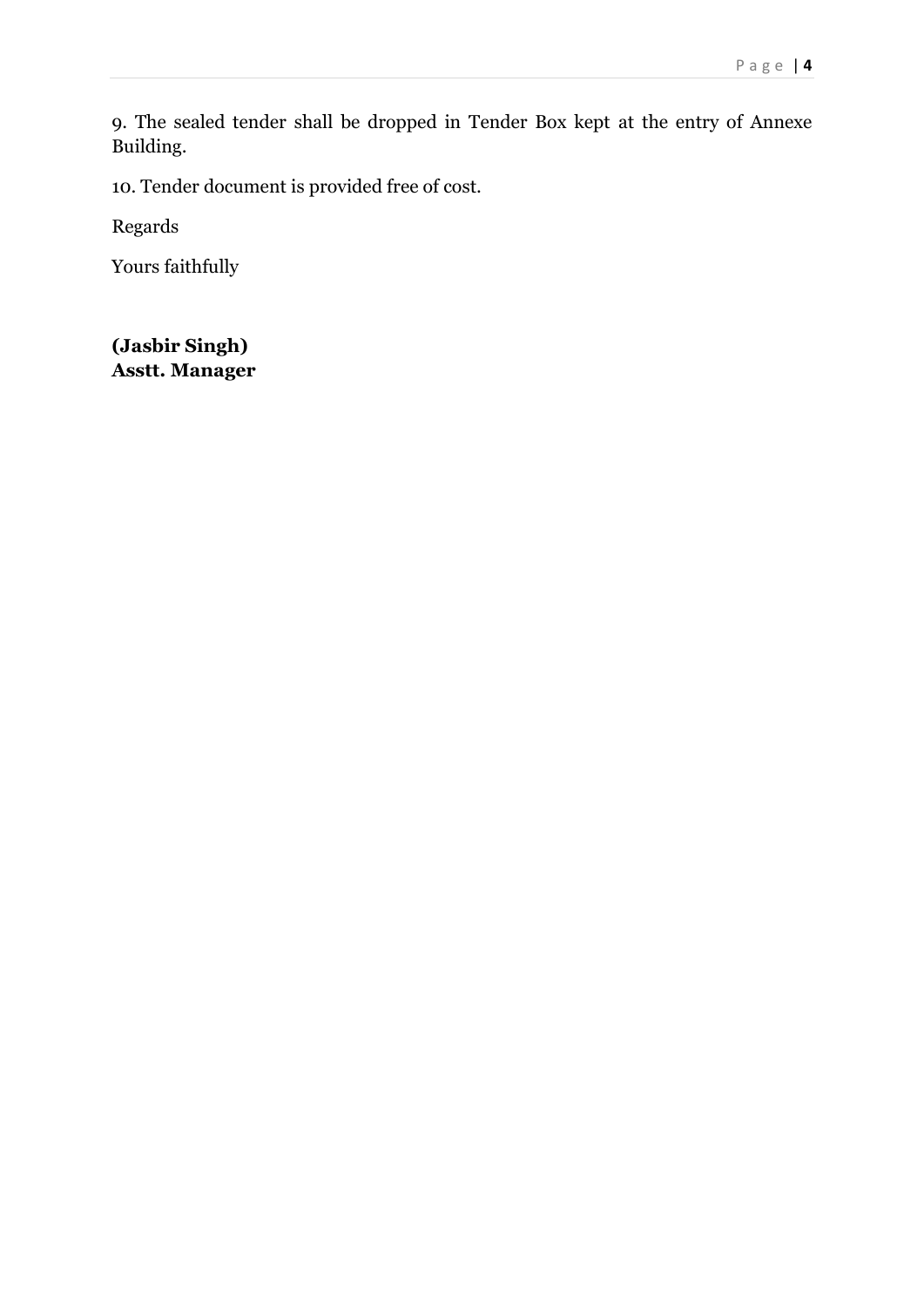# **Terms and Conditions**

## **2.0 Scope of work:**

The estimated cost of the tender is around Rs. 5.40 Lakh (Rupees Five Lakh and forty thousand only) including all taxes .

The successful bidder needs to provide the following elements:

## **2.0.1 Supply of 05 AIO PC with:**

a) License for all the Hardware, Software Components (wherever applicable).

b) Manuals of the Hardware and Software (wherever applicable).

c) Media in the form of CD, DVD etc. (wherever applicable).

## **2.0.2 Installation:**

Installation, Commissioning & Configuration of the supplied equipment at NABARD's Regional Office at Haryana.

## **2.0.3 Warranty support:**

The successful bidder has to provide Comprehensive Post-installation warranty support for all the hardware, software, Installed & commissioned by him, for a period of 3 (three) years, on site. In case where the bidder might have to source full or part of the components or services from the OEM, the bidder shall stay responsible for the entire solution.

# **2.1 Conditions of the TENDER:**

2.1.1. NABARD will normally deal with a single bidder who can provide comprehensive support and is in a position to provide every element of the solution. Specific authorization from the original manufacturer of the Hardware and Software (wherever applicable) would be required for this project. NABARD also reserves the right to negotiate or partly accept any or all, in part or in whole the tenders received without assigning any reasons thereof. The tenderers may have to furnish Rate Analysis for the scrutiny of rates by NABARD, if required. The Tenderers may please note that NABARD also reserves the right to divide and distribute the work to more than one contractor. In such cases the decision will be solely at the discretion of NABARD including that of assignment of works.

2.1.2 Complete specifications of all the products and services recommended in the proposal inclusive of make/manufacturer/ developer shall have to be provided along with the technical bid.

2.1.3 The bidder has to submit supporting documents along with the Technical bid that the bidder is authorized to bid the Hardware and Software (wherever applicable) recommended by him in the proposal.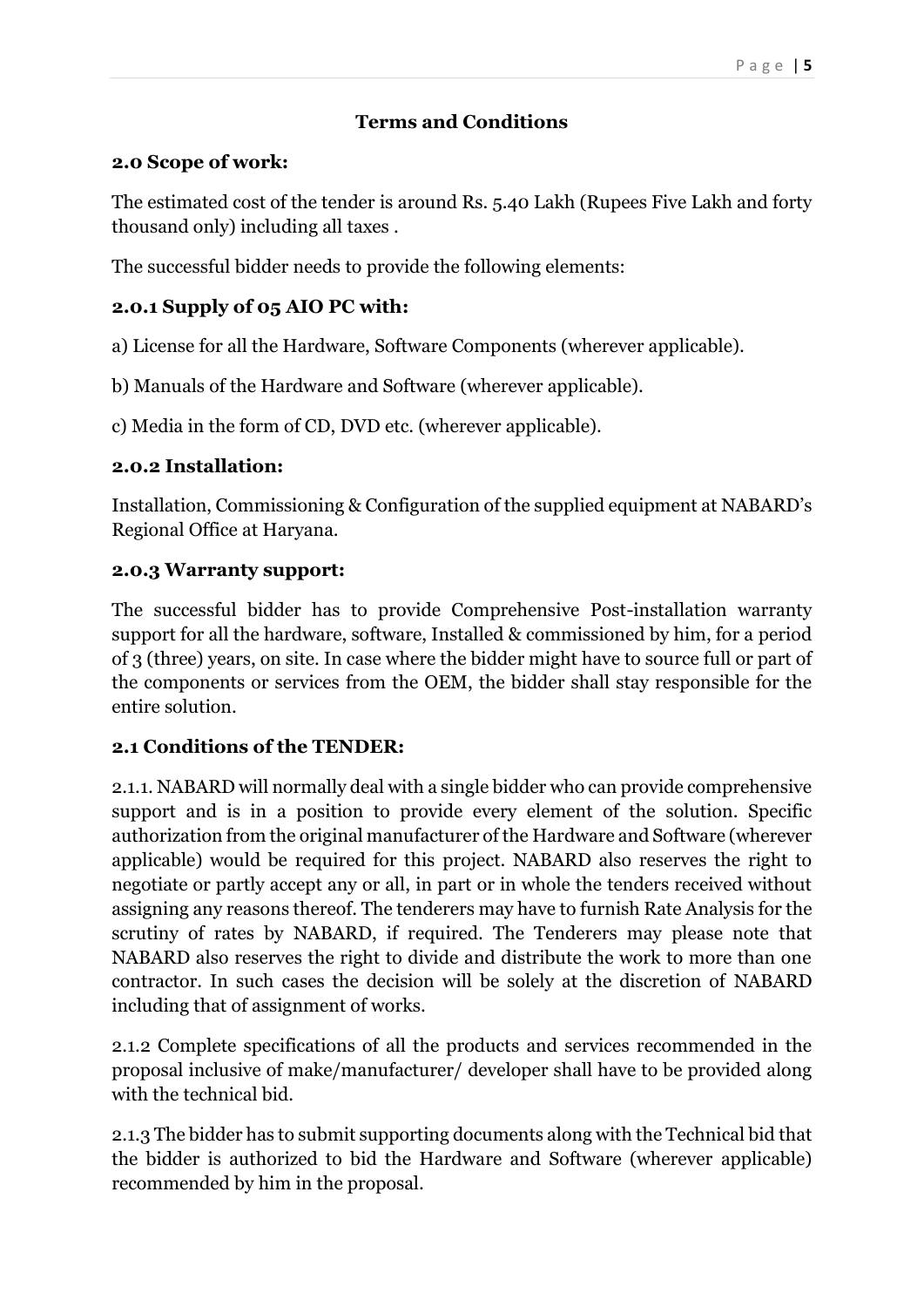2.1.4 Submission of proposal in response to the Tender enquiry does not bind NABARD to award a purchase order for any service or product. NABARD would only deal with the successful bidder in matters related to Technical, Commercial and Legal aspects.

2.1.5 NABARD reserves the right to reject any particular bid or all the bids without assigning any reason whatsoever. Failure to select a bidder by NABARD shall not make NABARD liable to pay any claim.

2.1.6 The bidder acknowledges the responsibility to respond promptly in contract with NABARD by submitting the proposal against this Tender enquiry. Failure to do so shall relieve NABARD of any contractual obligation to the bidder and

NABARD reserves the right to select any other bidder for the awarded work.

2.1.7 Any additional/different terms & conditions proposed by the bidder shall be treated as rejected unless expressly assented in writing by NABARD.

2.1.8 The bidder explicitly acknowledges that they are experts and fully competent in executing the work involved in the provision of the tendered job and accepts the responsibilities for the performance of all provisions and terms and conditions of the tendered job.

2.1.9 Any response or Communications whatsoever from the bidder received after the last date/time shall be strictly treated as invalid unless called for by NABARD.

2.1.10 No expense incurred by the bidder in the preparation of the quotation against the present tender enquiry shall be borne by NABARD. The submitted bids once opened shall not be returned to the bidder.

2.1.11 The price quoted for all components/ products/ services in the proposed solution should be competitive and inclusive of all taxes , delivery and installation charges. NABARD reserves the right to verify the same independently and rejects bids not complying with this criterion.

2.1.12 The technical & functional specifications of all the items should comply with the criterion given under the relevant section of this tender. NABARD reserves the right to accept or reject any tender based on deviations (as per the discretion of NABARD), if any, from the technical specifications.

2.1.13 Any corruption in the software or media (wherever applicable) provided by the bidder shall be rectified during the full warranty period of the contract at no extra cost to NABARD.

2.1.14 The hardware, software and the overall system shall be supported by the successful bidder for the entire period of warranty. The bidder is required to submit an undertaking to this effect along with the technical offer. Absence of the undertaking shall make the offer liable for rejection.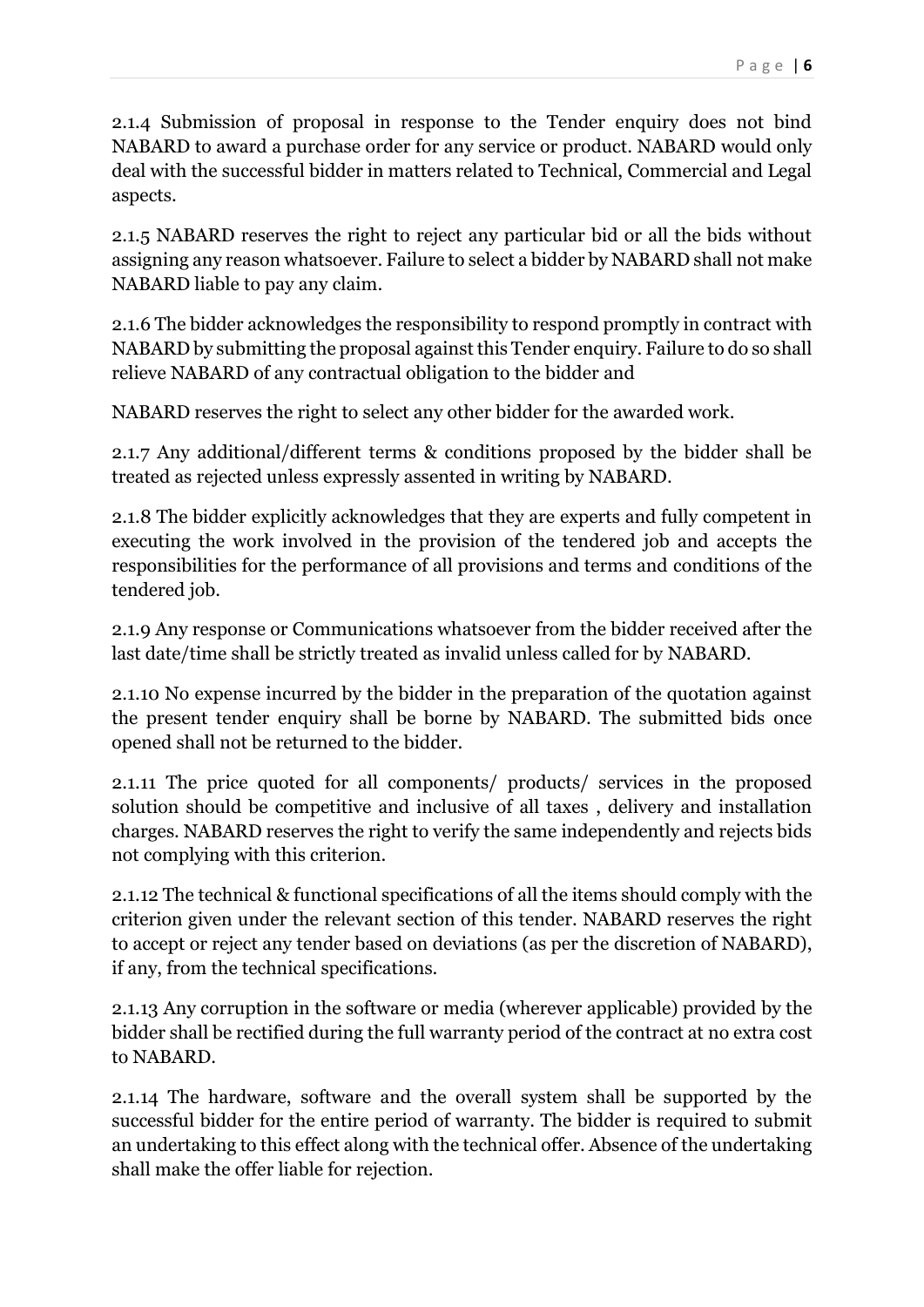2.1.15 The bidder shall be responsible for installation, commissioning & configurations of the hardware and software and related activities (unpacking, un-crating, inspection etc.). They shall ensure physical availability of all items as per the packing list.

2.1.16 The successful bidder shall provide Machine Installation Reports, Supply Completion Report and Performance Guarantee Certificate after completion of work.

**2.2** Other Requirements :

2.2.1 The product offered should comply with the certifications indicated in detailed specifications of the hardware/software. The bidder should submit supporting documents along with the Offer.

2.2.2 **The bidder should be direct channel partner of the OEM**, preferably highest level channel partner and should be the one-point contact for the entire project.

2.2.3 The bidder should provide proper authentication from the manufacturer/OEM as per the proforma available with bidder. Offers without proper authentication/authorisation from the manufacturer/OEM shall be treated as incomplete and shall be rejected.

2.2.4 The bidder or its authorized representative should have a dedicated comprehensive support service center at Chandigarh/ tricity.

#### **2.4 Signatory:**

Each page of the 'Quotation' document / bid Offer should be signed by the person or persons submitting the 'Quotation' in token of Vendor/Bidder having acquainted himself with the General Conditions of Contract, Specifications, etc., as laid down.

# **2.5 Opening of Quotation**

Offer/ Quotation / Bid will be opened at  $15:30$  hours on  $28<sup>th</sup>$  February, 2022 at NABARD, Haryana Regional office, Chandigarh, in the presence of the Vendors/Bidders/Their representatives who choose to remain present..

# **2.6 Earnest Money Deposit (EMD):**

The Vendor/Bidder shall furnish an EMD for **Rs. 10,000/- (Rupees Ten Thousand Only)**. Offer without EMD in the proper form will be rejected. Details of Account - Name of the A/c Holder : National Bank for Agriculture and Rural Development Bank Name : NABARD Branch Name : Head Office, Mumbai IFSC : NBRD0000002

A/C No : NABADMN40

Details to be submitted by Bidder: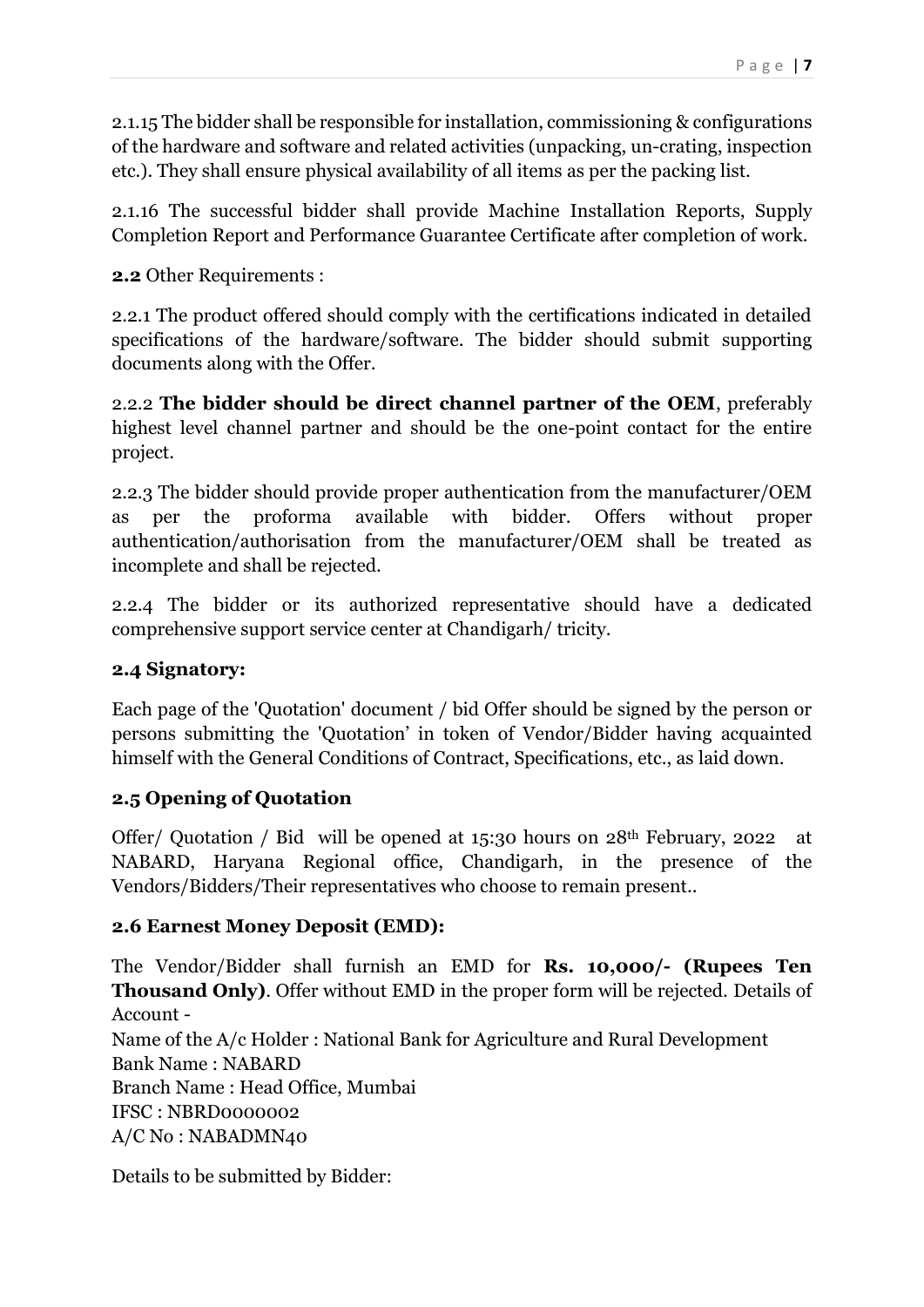| Name of the Firm / Agency |  |
|---------------------------|--|
| Name of the Bank          |  |
| Amount (Rs)               |  |
| UTR No.                   |  |
| Date                      |  |

The EMD of unsuccessful Vendors/Bidders shall be returned within four weeks, of the successful completion of the Bid Process. No interest is payable on such amount. The EMD of successful Vendor/Bidder will be returned only after submission of performance guarantee by the successful Vendor/Bidder as detailed in the tender. No interest would be payable on this EMD amount. The EMD shall be forfeited if a Vendor/Bidder withdraws his offer during the period of validity of the bid. NABARD's decision in the above cases will be final.

#### **2.7 Warranty period:**

During the warranty period the main company shall provide on-site free maintenance services for trouble shooting of hardware and related software problems and replacement of parts free of charge.

#### **2.9 Performance:**

2.9.1 Response Time to errors:

The vendor undertakes and guarantees that all the Critical Errors will be resolved within twenty-four hours of the NABARD intimating the same through e-mail, telephone or fax.

#### 2.9.2 Spare parts:

The vendor will make the arrangement of spare parts for the Hardware and accessories available for a minimum period of three years (warranty period) from the time of acceptance of the system. If any of the peripherals/components are not available during the warranty period, the substitution shall be carried out with peripherals/ components of equivalent or higher capacity/ speed /performance.

#### **2.10 Price Composition:**

The price offered to NABARD must be in Indian Rupees. The prices quoted for the work shall be deemed to have included all taxes/GST/Custom Duty or any other taxes/duties imposed by /State Government/ Local Bodies/ Central Government, charges for labour, transport, insurance charges for transit, shipment, packing, freight from the factory to the destination site, handling, clearing, installation, commissioning charges, comprehensive on-site maintenance services under warranty and any other charges/taxes etc. as may be applicable. If the tenderer fails to include such taxes and duties in the tender, no claim thereof will be entertained by NABARD afterwards. As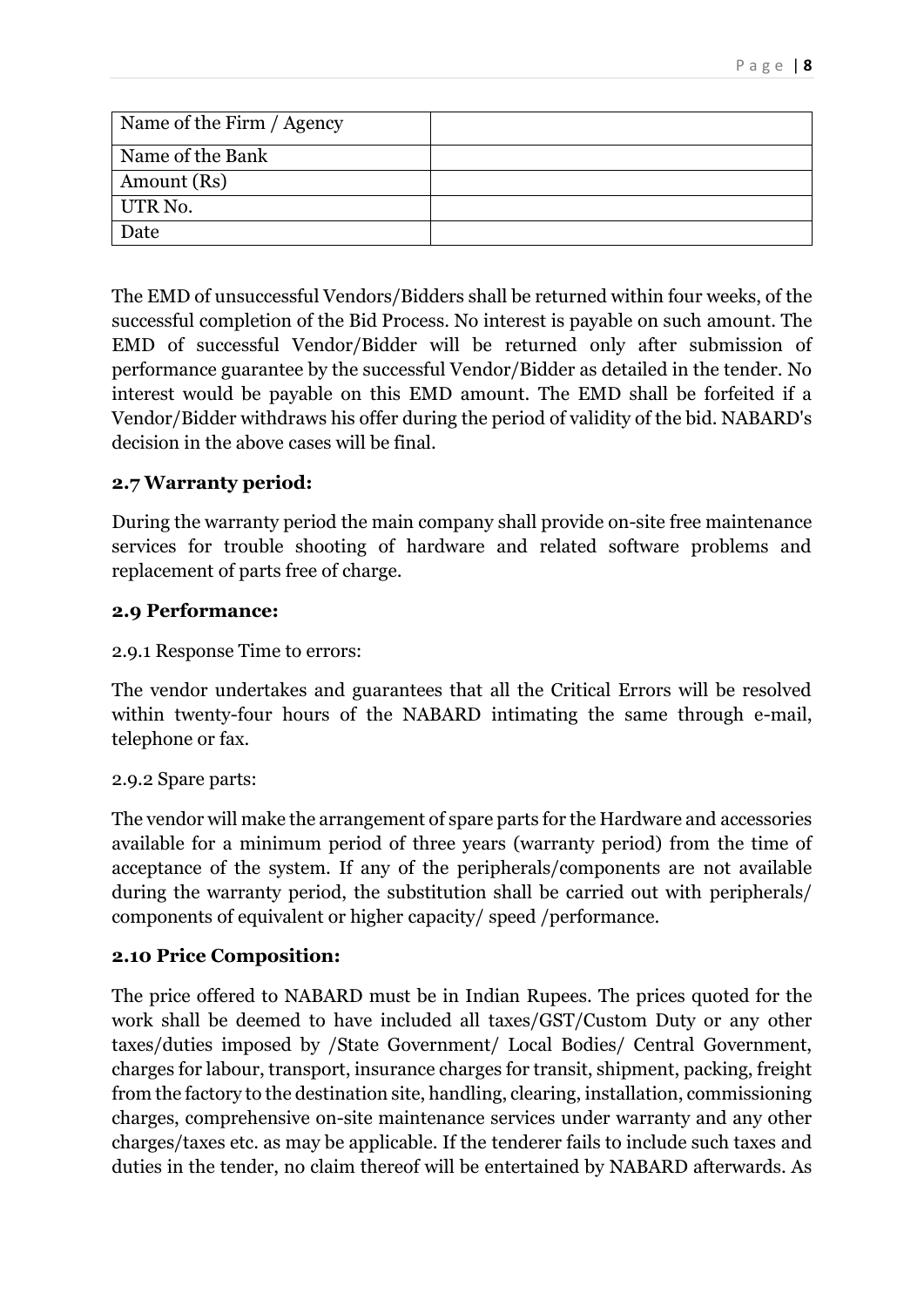per Indian laws, TDS/GST/Other Taxes as applicable for the firm will deducted at source and a certificate for the same will be issued to the vendor. The photocopies of the requisite documents, issued by the respective competent authority, showing proof of having paid the required Excise/Custom duty/GST amount duly authenticated shall be submitted to NABARD. For any adjustment required to be carried out due to changes in the rate of Excise/ Custom duty /GST etc., the vendor shall furnish required documents/ working of the revised duty amount and financial impact. All statutory variations in the rate of the taxes/duties will be taken into account by NABARD on submission of documentary proof.

Terms like "rates as applicable" in the financial bid will not be accepted and such bids will be rejected without assigning any reason whatsoever.

The Vendors/Bidders should quote prices strictly as per the price composition stated above failing which the offers are likely to be rejected.

#### **2.11 No Price Variations:**

The tendered rates shall be firm and shall not be subject to any variations, on account of fluctuations in the market rate or any other source.

## **2.12 Import Obligations:**

In the event of it being necessary to import any materials of foreign manufacture, the Vendor/Bidder should obtain the same against his own normal license quota and should not look to NABARD for any assistance whatsoever for their procurement.

#### **2.13 Terms of Payment:**

Payment will be made from NABARD according to the procedure and schedule mentioned below:

2.13.1 Supply of Hardware & Software Components:

Total cost of Hardware & Software Components shall be paid on supply and installation of the listed Hardware & Software Components and on submission of the Machine Installation Report (MIR) issued by the competent authority of NABARD.

# **2.14 Term of execution of work:**

The overall time limit for satisfactory Supply, Installation, Testing and Commissioning of Hardware/Software shall be four weeks from the day of the issue of Purchase Order. Time shall be the essence of the contract.

# **2.15 Timely completion and Liquidated Damages:**

If the Vendor/Bidder fails to effect and complete the work within the time as stipulated under the Section: "Term of execution of work", the Vendor/Bidder shall be liable to pay NABARD liquidated damages and not by way of penalty, a sum of 0.5% of the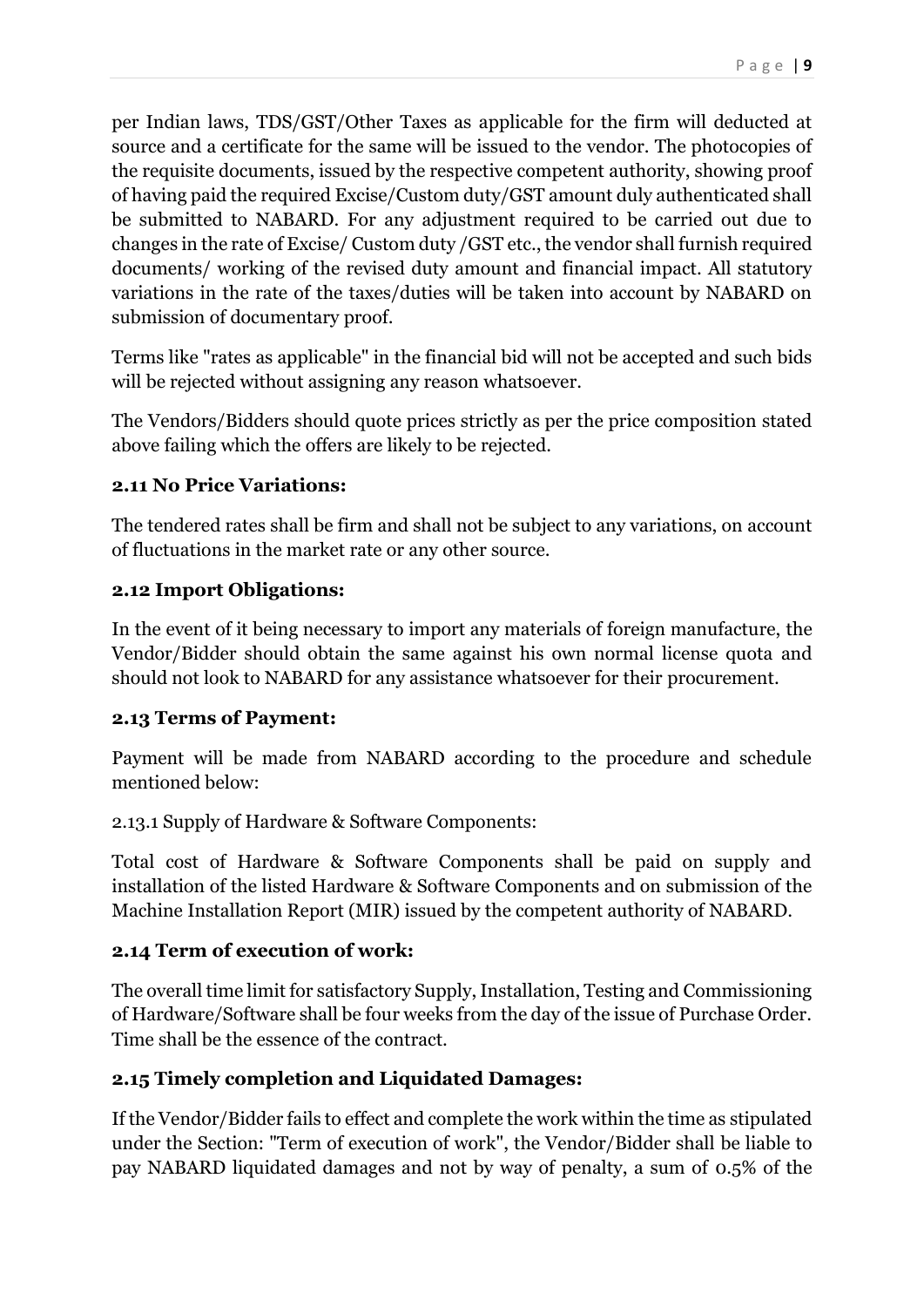contract price for each completed week of delay in completion of work. The Vendor's/Bidder's such liability for the delay in completing the work shall not in any case exceed 5% of the contract price.

## **2.16 Agreement:**

The issue of letter of award of work by NABARD shall be construed as a binding contract and shall be accepted by bidder.

# .**2.17 Confidentiality:**

The details of the proposed service shall be treated as confidential information between NABARD and Vendor/Bidder. Any such information shall not be passed on in part or in full to any third party without NABARD's prior written approval.

# **2.18 Settlement of disputes by Arbitration:**

a) The bid and any contract resulting there from shall be governed by and construed according to the Indian Laws.

b) All settlement of disputes or differences whatsoever, arising between NABARD and the Bidder out of or in connection to the construction, meaning and operation or effect of this bid or in the discharge of any obligation arising under this bid whether during the course of execution of the order or after completion and whether before or after termination, abandonment or breach of the Agreement) shall be resolved amicably between the NABARD's representative and the Bidder's representative.

c) In case of failure to resolve the disputes and differences amicably within 30 days of the receipt of notice by the other party, then such unsettled dispute or difference shall be referred to arbitration by sole arbitrator mutually agreed in accordance with the Arbitration and Conciliation Act, 1996. If no agreement is arrived at within 30 days from the date of notice as to who shall be the sole arbitrator, NABARD shall send to the Bidder a panel of five names of persons who shall be presently unconnected with NABARD or the Bidder.

The Bidder shall on receipt of the names as aforesaid, select any one of persons so named to be appointed as sole arbitrator and communicate his name to NABARD within 30 days of receipt of the names. NABARD shall there upon without delay appoint the said person as the sole arbitrator. If the Bidder fails to select the person as sole arbitrator within 30 days of receipt of the notice from panel and inform NABARD accordingly, NABARD shall be entitled to appoint one of the person from the panel as sole arbitrator and communicate his name to the Bidder. If the person so appointed is unable or unwilling to act or refuses his appointment or vacates his office due to any reason whatsoever; another person shall be appointed by NABARD from the above list of persons.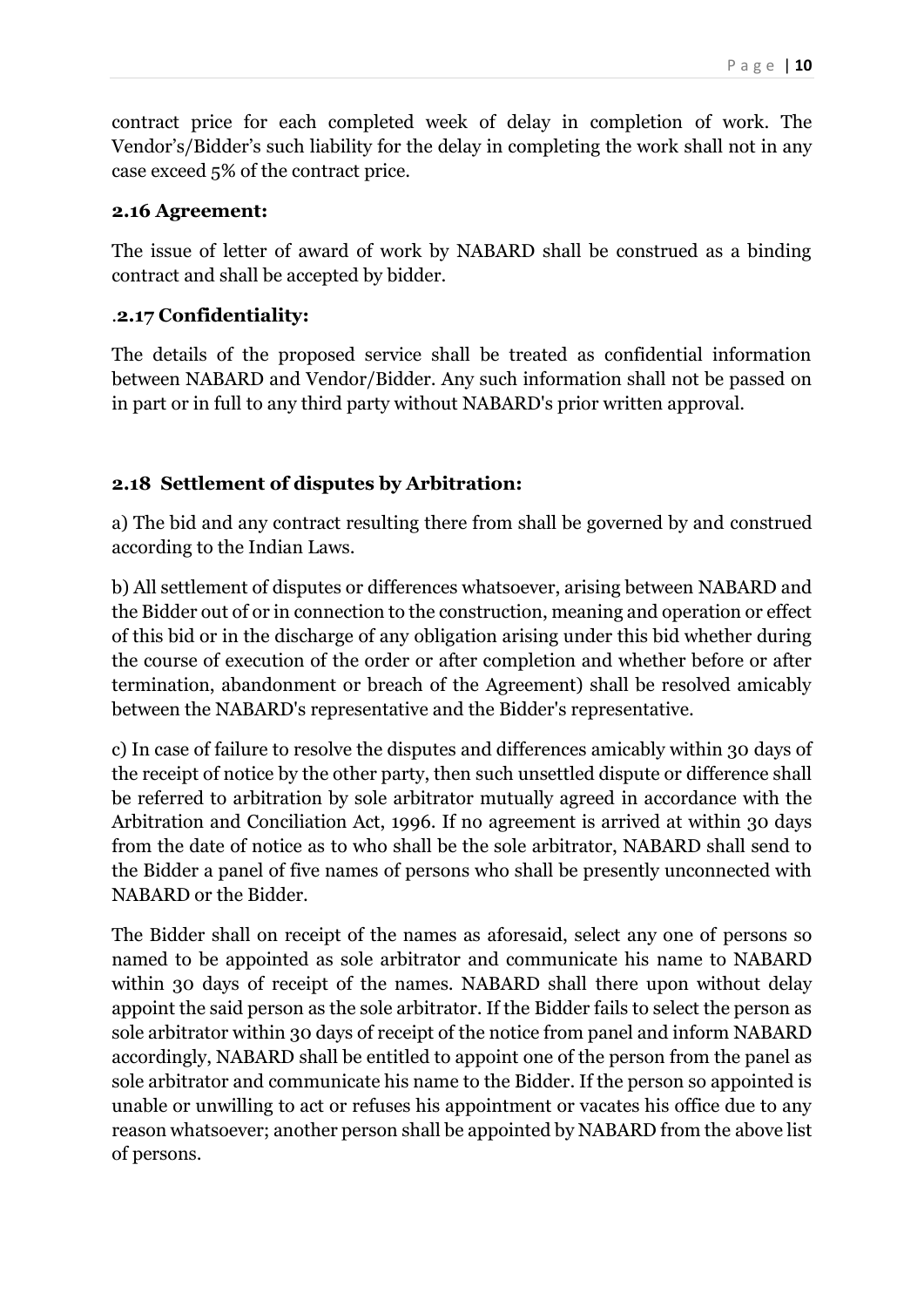d) The venue of the arbitration shall be at Chandigarh and the language of arbitration

shall be English.

e) The award of Arbitration shall be final and binding on both the parties.

f) Work under the contract shall be continued by the Bidder during the arbitration Proceedings unless otherwise directed in writing by NABARD, unless the matter is such that the work cannot possibly be continued until the decision of the arbitrator is obtained. Save as those which are otherwise explicitly provided in the contract, no payment due or payable by NABARD to the Bidder shall be withheld on account of the ongoing arbitration proceedings. If any, unless it is the subject matter, or one of the subject matters thereof.

#### **2.19 Order cancellation:**

NABARD reserves its right to cancel the entire/unexecuted part of the work contract at any time by assigning appropriate reasons in the event of one or more of the following conditions:

a) Delay in delivery of the ordered equipment, etc., within the scheduled time as mentioned in the tender document (except with written permission from NABARD).

b) Delay in installation and commissioning of the system beyond three weeks from the date of acceptance/receipt of the work order (except with written permission from NABARD).

c) Any other appropriate reason in view of NABARD.

In addition to the cancellation of the work contract, NABARD reserves the right to foreclose the Bank guarantee given by the Vendor/Bidder towards performance of the contract to appropriate the damages.

#### **2.20 Right to Accept or Reject the Quotation:**

NABARD does not bind itself to accept the lowest bid or any or all Quotations and Reserves to itself the right to accept or reject any or all the 'Quotations', either in whole or in part without assigning any reasons for doing so. If any conditions are stipulated at the time of submission of tender, they will be summarily rejected.

#### **2.21 Right to alter quantities:**

NABARD reserves the right to alter quantities to be purchased on the same terms and conditions.

#### **2.22 Force Majeure:**

a) The parties shall not be liable for default or non-performance of the obligations under the contract, if such default or non-performance of the obligations under this contract is caused by Force Majeure.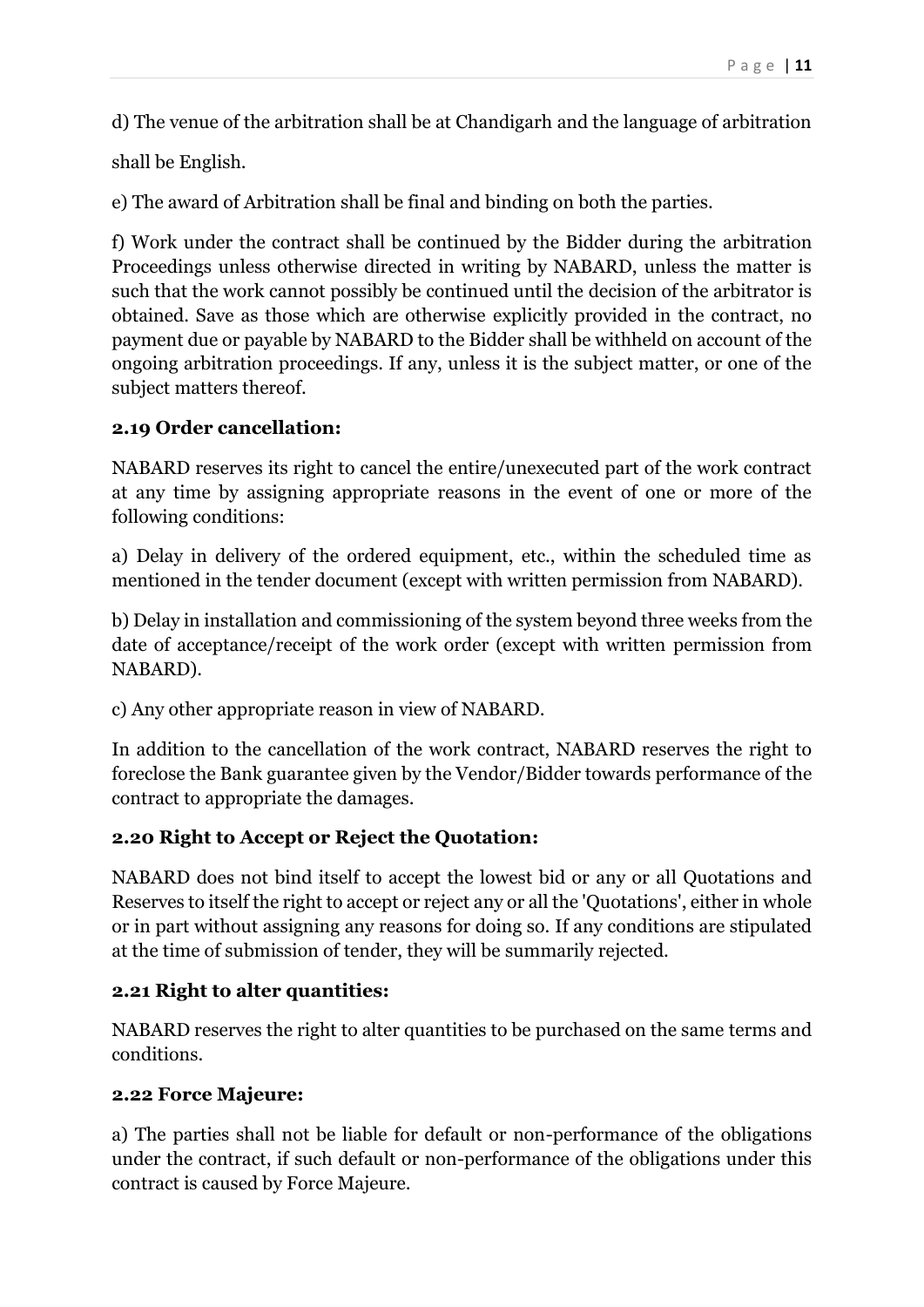b) For the purpose of this clause. "Force Majeure" shall mean an event beyond the control of the parties, due to or as a result of or caused by acts of God, wars, insurrections, riots, earthquake and fire, events not foreseeable but does not include any fault or negligence or carelessness on the part of the parties, resulting in such a situation.

c) In the event of any such intervening Force Majeure, each party shall notify the other party in writing of such circumstances and the cause thereof immediately within five calendar days. Unless otherwise directed by the other party, the party pleading Force Majeure shall continue to perform/render/discharge other obligations as far as they can reasonably be attended/fulfilled and shall seek all reasonable alternative means for performance affected by the Event of Force Majeure

d) In such a case, the time for performance shall be extended by a period(s) not less than the duration of such delay. If the duration of delay continues beyond a period of three months, the parties shall hold consultations with each other in an endeavour to find a solution to the problem.

e) Notwithstanding above, the decision of NABARD shall be final and binding on the Bidder.

#### **2.23 Evaluation Process:**

Only Quotations received on or before the stipulated date and time for responding to the Tender will be considered for further evaluation. The evaluation process will Least Cost Method.

Accepted all terms and condition as well as Annexure I & II.

Signature of the Authorized Signatories

Name -

Designation –

Seal with address

Date & Place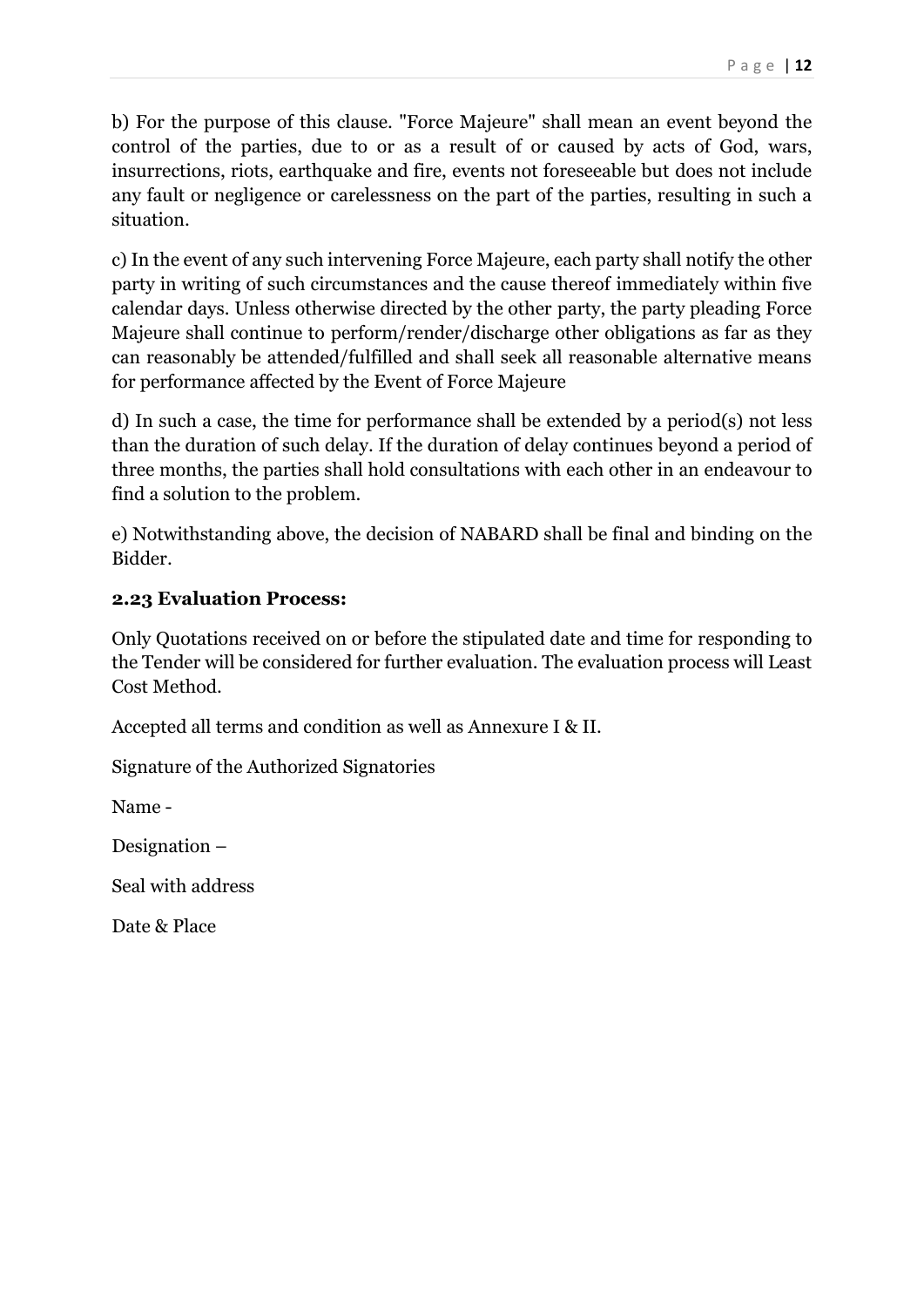#### **FORM OF TENDER SUBMISSION**

Ref.No. Date:

The Chief General Manager, National Bank for Agriculture and Rural Development, Haryana Regional Office, Plot No. 03, Sector 34-A, Chandigarh- 160022

Dear Sir,

 $\overline{\phantom{a}}$  , where  $\overline{\phantom{a}}$ 

1. Having examined the specifications and schedule of quantities relating to the works specified in the memorandum hereinafter set out and having visited and examined the site of the works specified in the said memorandum and having acquired the requisite information relating thereto as affecting the tender, I/We hereby offer to execute the works specified in the said memorandum within the time specified in the said memorandum at the rates mentioned in the attached schedule of quantities and in accordance in all respects with the specifications and instructions in writing referred to in the Terms and Conditions of Contract, Schedule of Quantities and with such materials as are provided for, and in all other respects and in accordance with such conditions so far as they may be applicable.

#### **MEMORANDUM**

| Sr.               | <b>Contents</b>                                   | <b>Details</b>                                                     |
|-------------------|---------------------------------------------------|--------------------------------------------------------------------|
| No.               |                                                   |                                                                    |
| [a]               | Description of works                              | Supply, Installation, Testing and Commissioning<br>of 06 AIO PC    |
| [b]               | <b>Estimated Cost</b>                             | <b>Rs.</b> 5,40,000/- [Rupees Five Lakh and forty<br>thousand only |
| [c]               | <b>Earnest Money Deposit</b>                      | <b>Rs. 10,000/-</b> [Rupees Ten Thousand Only].                    |
| $\lceil d \rceil$ | Percentage, if any, to be<br>deducted from bills  | Nil                                                                |
| [e]               | for<br>allowed<br>Time<br>completion of the works | 04 weeks from the date of purchase/work order.                     |

2. Should this tender be accepted, I / We hereby agree to abide by the terms and provisions of the said conditions of contract annexed hereto so far as they may be applicable and in default thereof to forfeit and pay to NABARD, HARYANA Regional Office the amount mentioned in the said conditions.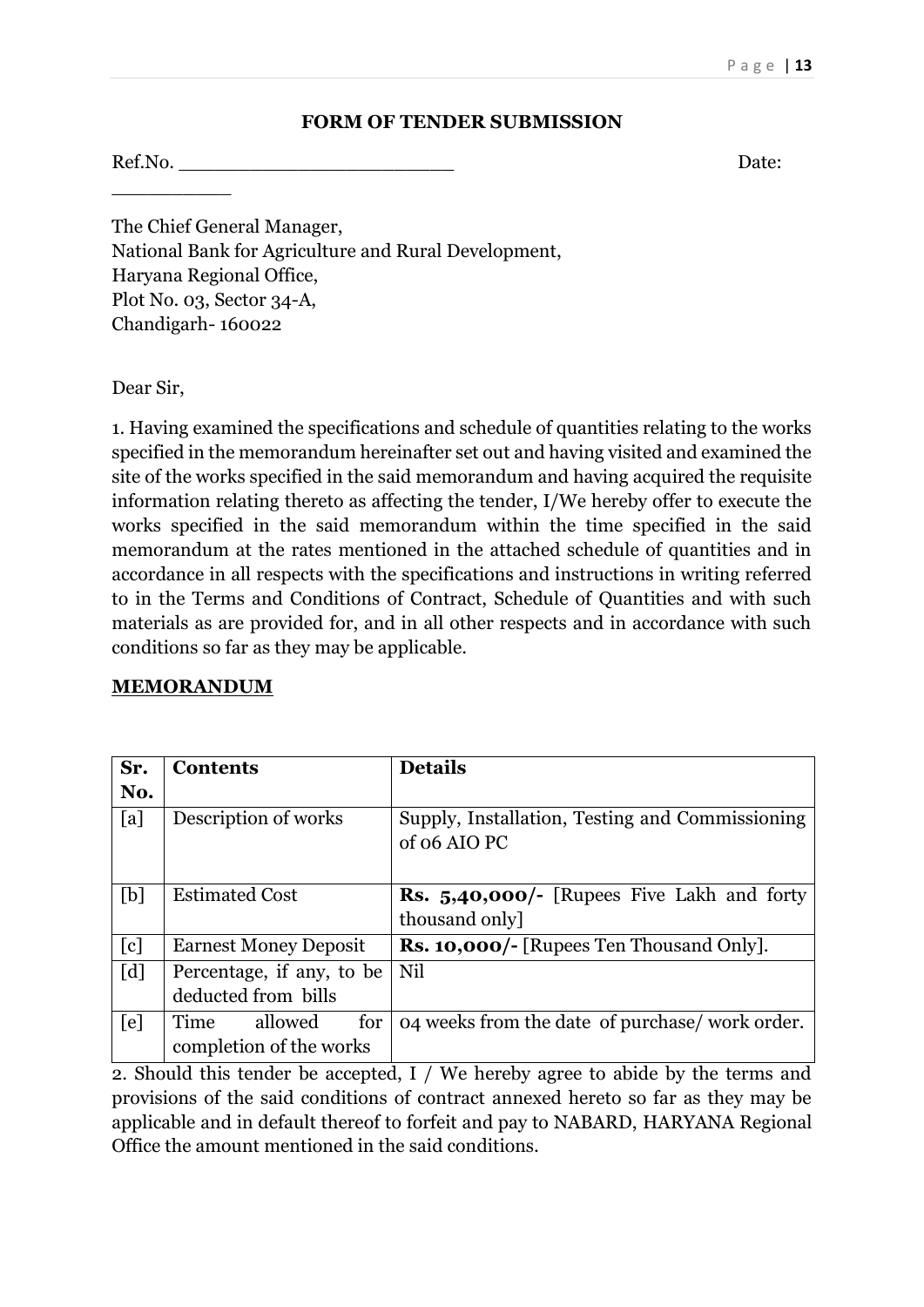3. I / We have deposited a sum of **Rs. 10000/-** [Rupees Ten Thousand Only] as Earnest Money with NABARD, HARYANA Regional Office, Chandigarh, which is not to bear any interest.

4. Should I / We fail to execute the contract when called upon to do so, I / We do hereby agree that this sum shall be forfeited by me / us to NABARD, HARYANA Regional Office, Chandigarh.

5. Our bankers are :

| $\cdot \cdot$<br>л. |  |
|---------------------|--|
| iii                 |  |

6. The names of partners of our firm are:

7. Name of the partner of the firm authorised to sign:

OR

Name of person having Power of Attorney to sign the contract: [Certified true copy of the Power of Attorney should be attached]

Yours faithfully,

[Signature of authorised representative of Vendor / Supplier with company seal]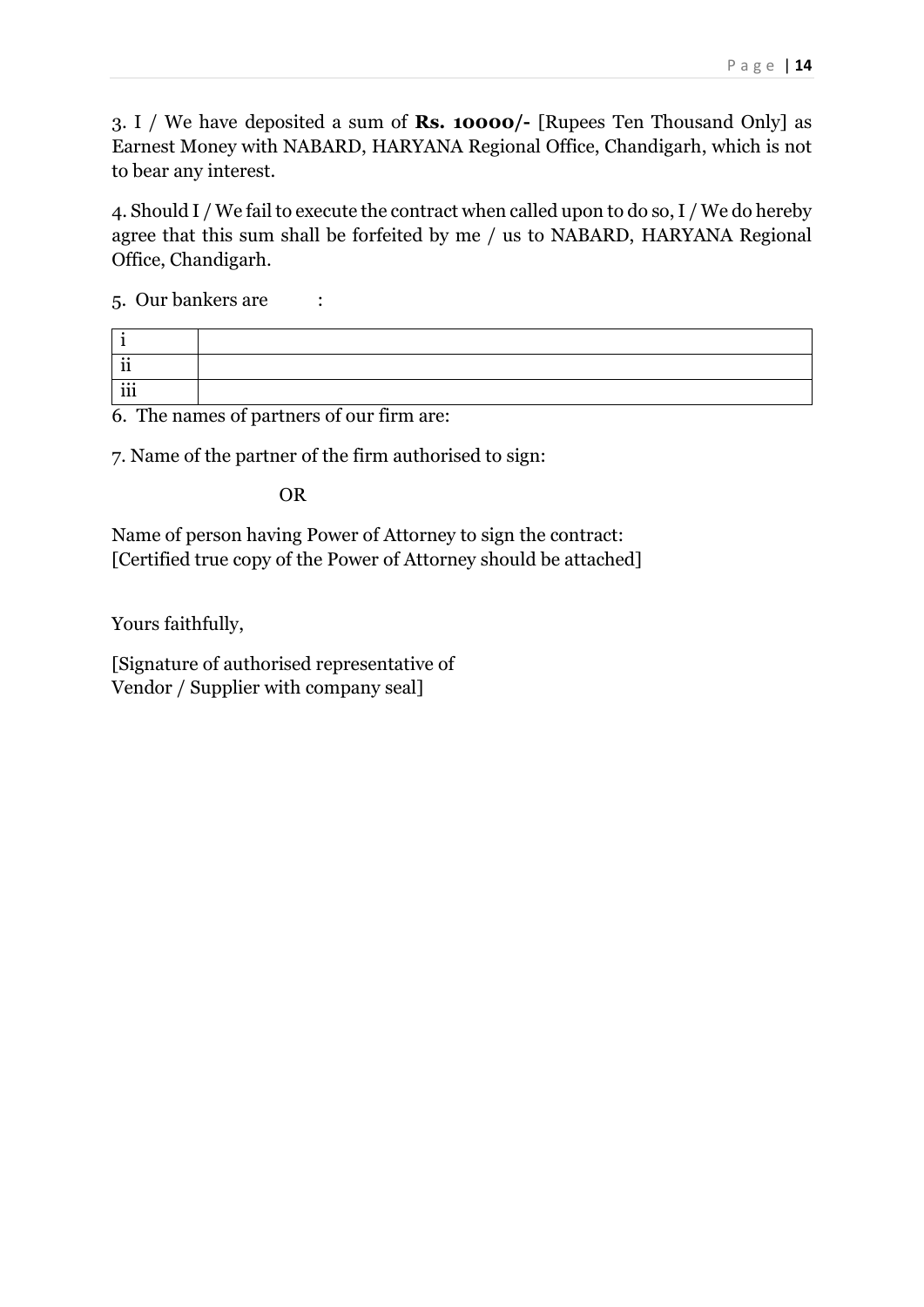# **ANNEXURE - I**

# Machine Installation Report [MIR] For 06 AIO PC

| Name of the Office<br><b>CHANDIGARH</b>         | : NABARD, HARYANA RO, |
|-------------------------------------------------|-----------------------|
| Name of the Vendor                              |                       |
| Make & Model of Network Laser Printers supplied |                       |
| Date of Installation                            | $\bullet$             |
| Machine Serial. Nos.                            |                       |
| 1.                                              |                       |
| 2.                                              |                       |
| 3.                                              |                       |
| 4.                                              |                       |
| 5.                                              |                       |
| 6.                                              |                       |
|                                                 |                       |
| Name & Signature of vendor                      |                       |
| Date and Seal                                   |                       |
| Name and Signature of NABARD Officer            |                       |
| and seal<br>Date                                |                       |
|                                                 |                       |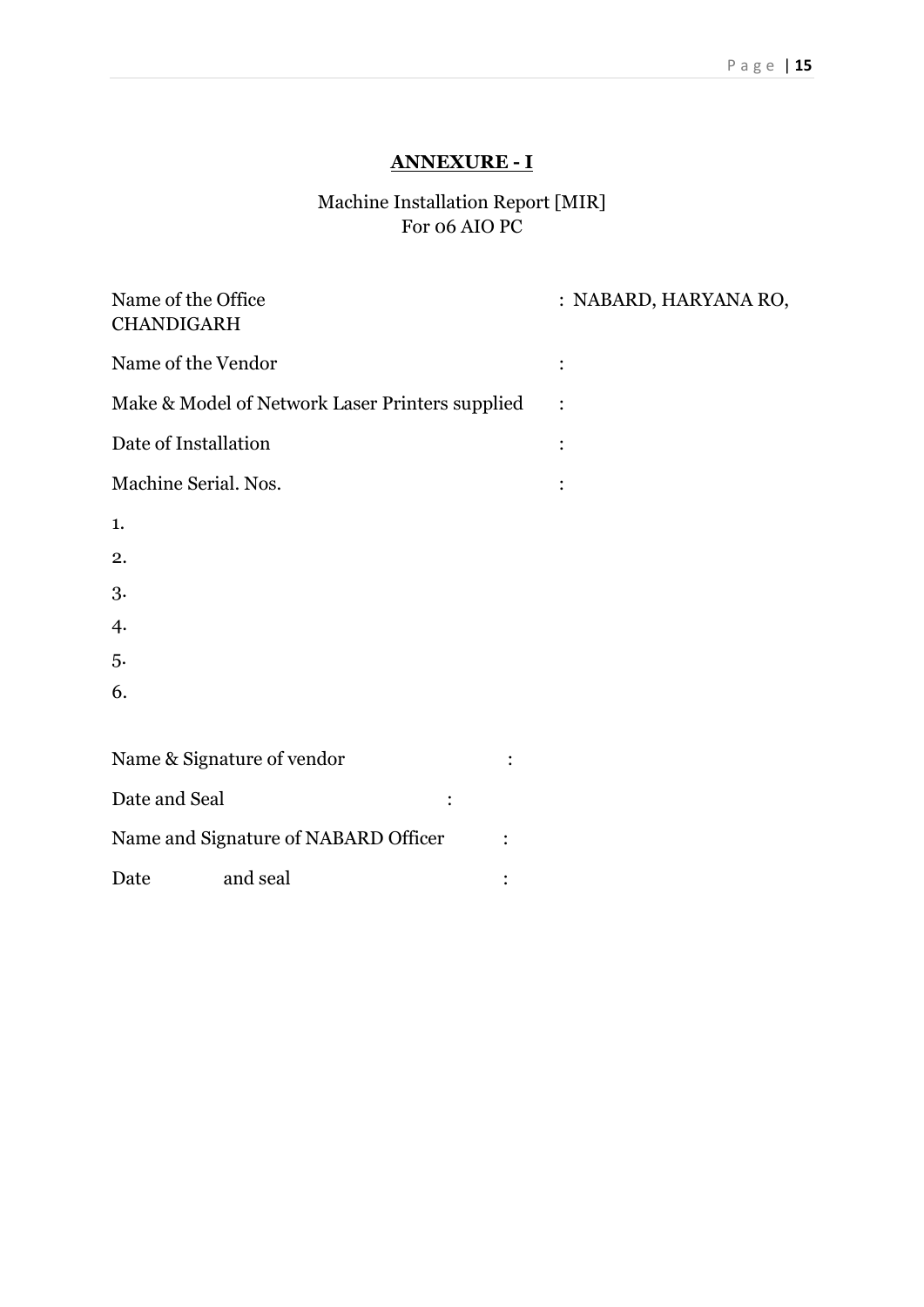#### **Annexure - II 1. Specifications of All in one PCs (Windows)- 06 Nos.**

| Sr.            | Component            | <b>Specifications of All in one PCs (Windows)</b>                  |  |  |  |
|----------------|----------------------|--------------------------------------------------------------------|--|--|--|
| N <sub>o</sub> |                      |                                                                    |  |  |  |
| $\mathbf{1}$   | <b>CPU</b>           | 11 <sup>th</sup> Gen Intel core i5 or equivalent or above          |  |  |  |
| $\overline{2}$ | Memory               | 16GB (DDR4)                                                        |  |  |  |
| 3              | Chipset              | Intel Chipset Motherboard with onboard/discrete                    |  |  |  |
|                |                      | Graphics sound card and Ethernet port                              |  |  |  |
| $\overline{4}$ | Display              | Monitor 21.5" or higher IPS                                        |  |  |  |
|                |                      | backlit widescreen<br><b>LED</b><br><b>Without</b><br><b>Touch</b> |  |  |  |
|                |                      | Display with Anti-Glare and FHD resolution                         |  |  |  |
|                |                      | $(1920 * 1080)$                                                    |  |  |  |
| 5              | SSD/HDD              | 512 GB M.2 PCI NVMe 2400 MBps (Solid State                         |  |  |  |
|                |                      | Drive) preferably                                                  |  |  |  |
| 6              | <b>Optical Drive</b> | Not required                                                       |  |  |  |
| 7              | Ports                | At least two USB 3.0 ports, HDMI out or Display                    |  |  |  |
|                |                      | Port,                                                              |  |  |  |
|                |                      | 10/100/1000 Gigabit Ethernet Port                                  |  |  |  |
| 8              | Keyboard &           | Wired Keyboard (1 No.) and wired Laser Scroll                      |  |  |  |
|                | Mouse                | Mouse $(1 No.)$                                                    |  |  |  |
| 9              | Connectivity         | 10/100/1000 Gigabit Ethernet                                       |  |  |  |
|                |                      | Card, $802.11b/g/n$ , Bluetooth $@$ 4.0                            |  |  |  |
| 10             | Operating            | Windows 10 Pro preloaded (No volume based                          |  |  |  |
|                | System               | license allowed)                                                   |  |  |  |
| 11             | Compliance           | Energy Star Compliant or EPEAT registered,                         |  |  |  |
|                |                      | ROHS, TPM                                                          |  |  |  |
|                |                      | 2.0 or equivalent                                                  |  |  |  |
| 12             | Multimedia           | HD Audio, Inbuilt Stereo Speakers, Integrated                      |  |  |  |
|                |                      | Microphone and integrated HD camera                                |  |  |  |
| 13             | Warranty             | Three-years Comprehensive On-site warranty                         |  |  |  |
|                |                      | including on Keyboard and Mouse from the OEM                       |  |  |  |

**Note – The vendor has to supply AIO PC to meet the above minimum prescribed specifications . It is responsibility of vendor / bidder to ensure it or quote for higher specifications. The SSD shall be provided as per specifications mentioned above.**

**Mention the details of Quoted AIO PC with wired keyboard & mouse** 

**a) Company Name –**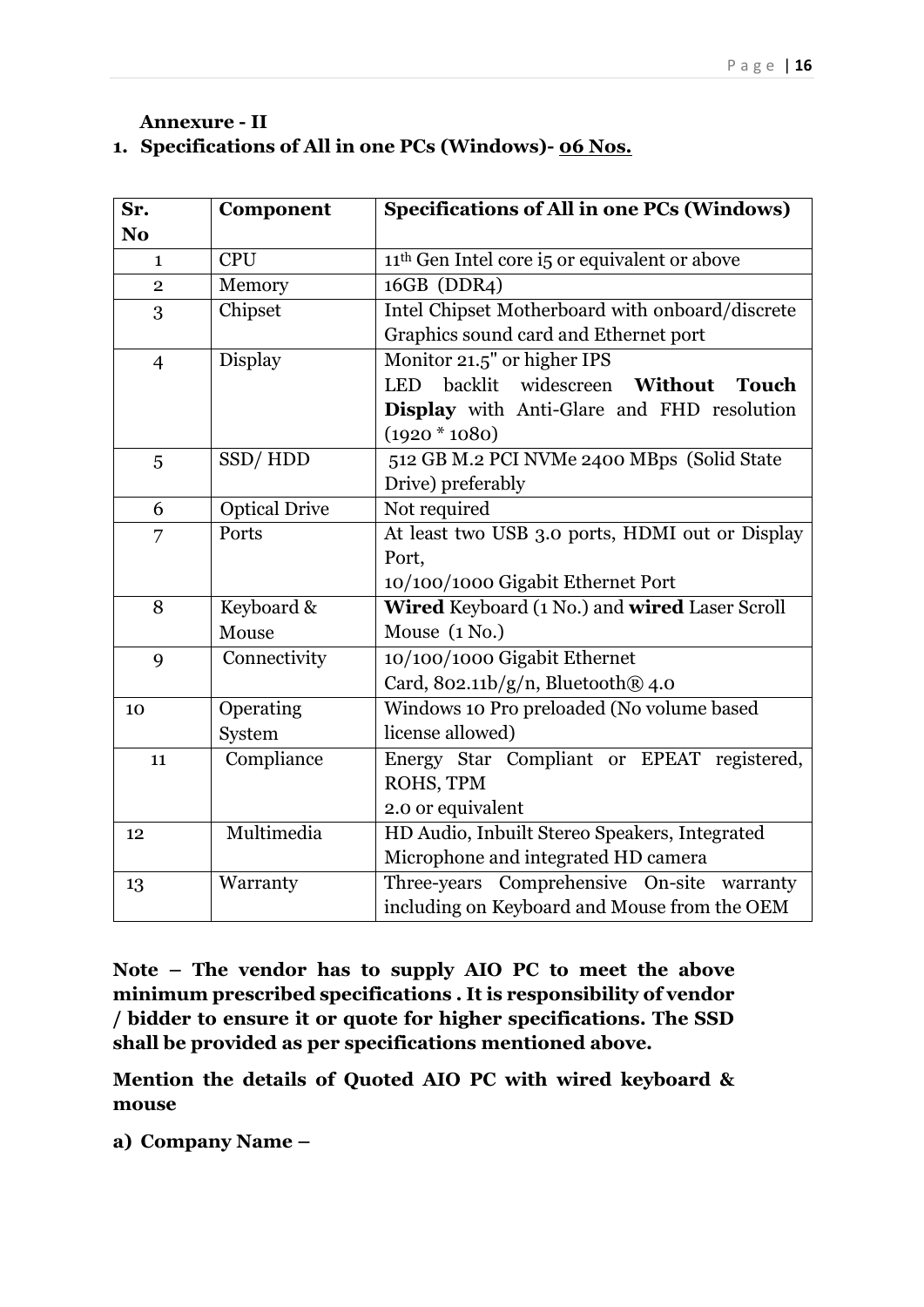# **b )Model No .**

# **b) Brochure of product, if any**